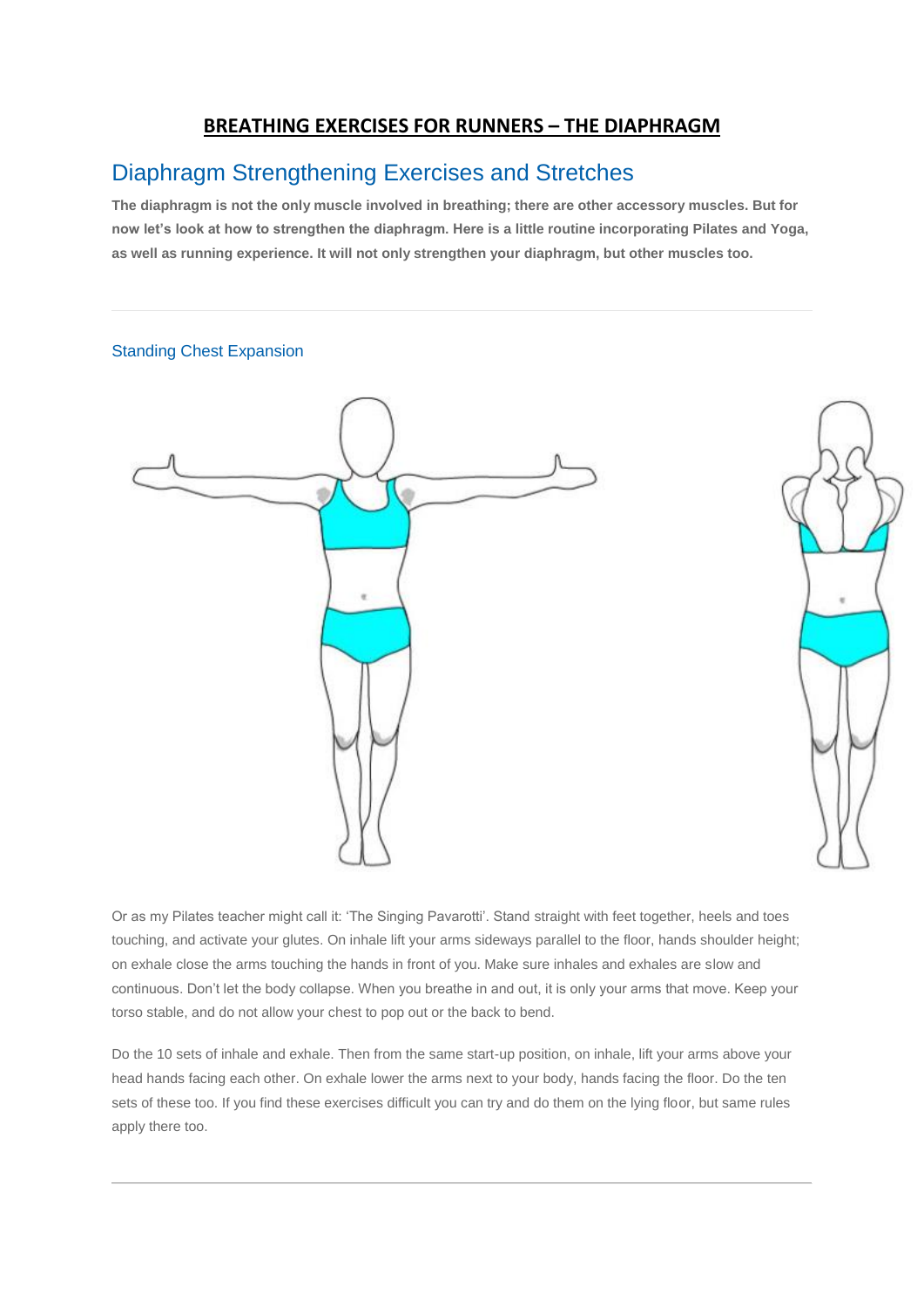#### Standing Deep Breathing



Stand straight, with feet together – heels and toes touching. Interlace your knuckles and place the hands under your chin, keeping the elbows together and the thumbs touching the throat (1). On a slow inhale through the nose for a count of six, lift your elbows sideways and lower your chin into the knuckles (2). Pushing your elbows together and dropping the head back, exhale through mouth for a slow count of six (3). The elbows should stay above the shoulders and the knuckles together under the chin.

Do 10 sets of breaths, take a little break and do another 10. This breathing exercise teaches you to sustain your inhales and exhales, and to use your lungs to the maximum.

#### The Hundred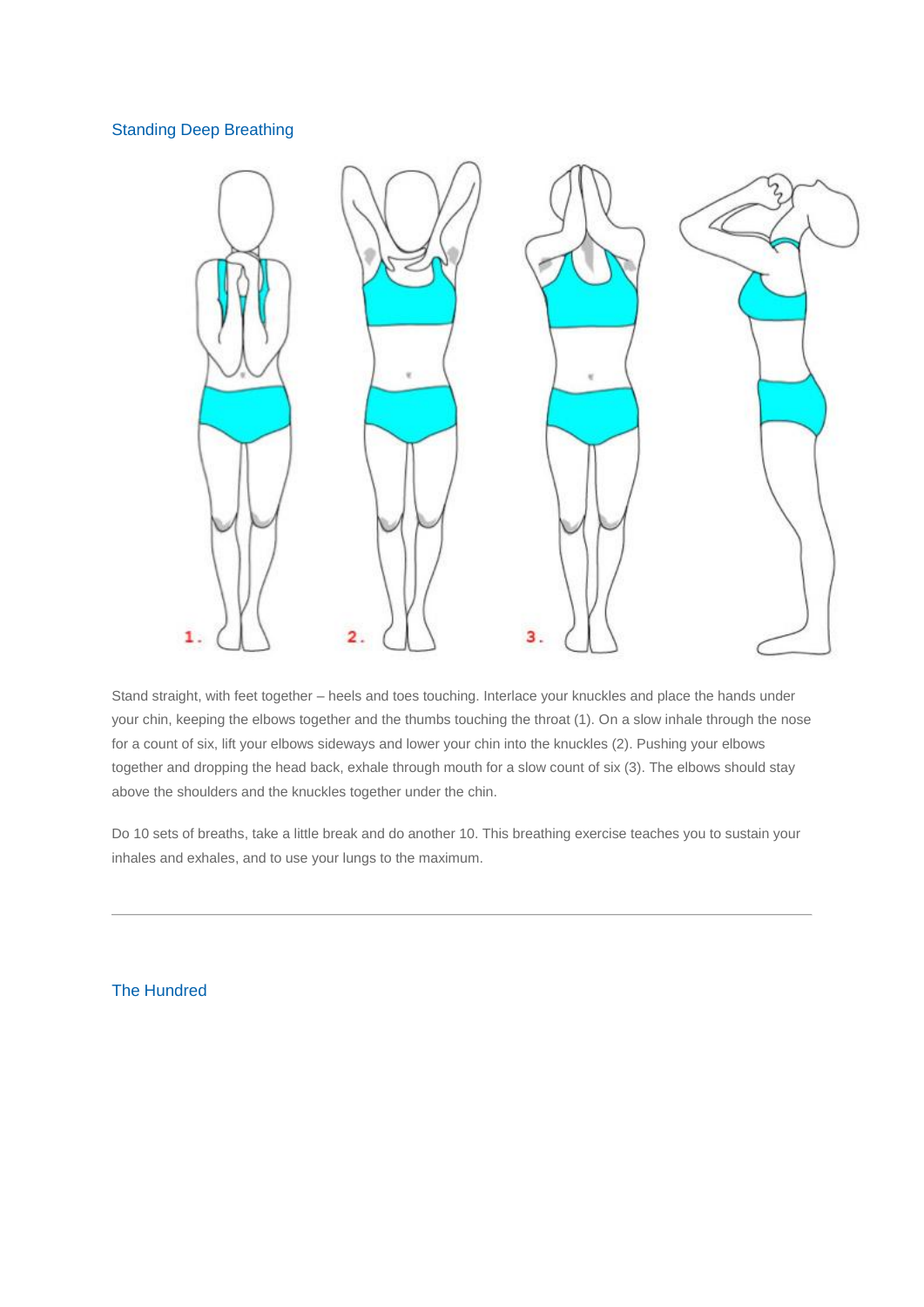

### 1.

 $2.$ 

To get into the position, lie on your back in tabletop position – feet stretched and parallel to the floor. Breathe in, and on exhale lift your head up, scooping off the floor up to the base of your shoulder blades. Looking at your abs, breathe in. Activate your abs even more, and on exhale lengthen your legs and arms.

The lower you stretch your legs, the harder the exercise. I suggest starting slightly higher and work yourself down as your body lets you. Holding this position, inhale on 5 and exhale on 5. As you're taking the short breaths, move your arms up and down. The shoulders and neck should be relaxed.

### Wind Removing Pose



# 1.

 $2.$ 

I like to do this compressing pose (digestive system) prior to the cobra.

Lying on the floor, bend the right knee towards the chest, and interlocking your fingers above the knee, pull it towards the right shoulder, avoiding the rib cage. Both shoulders should be relaxed on the floor, as well as the spine. Breathing deep and slow, hold this position for 20 seconds. Then change the leg and repeat the posture on the left side for 20 seconds.

Then bend both of your knees, wrap your arms around the legs just under the knees, each hand holding the opposite elbow. Ideally the tailbone and the back of the head should be touching the floor, and the shoulders should also be down. Knees should be touching, and you are trying to pull them to the chest. Tuck in your chin, gaze into the little diamond shape created by your forearms and knees. Hold this pose for 20 seconds too.